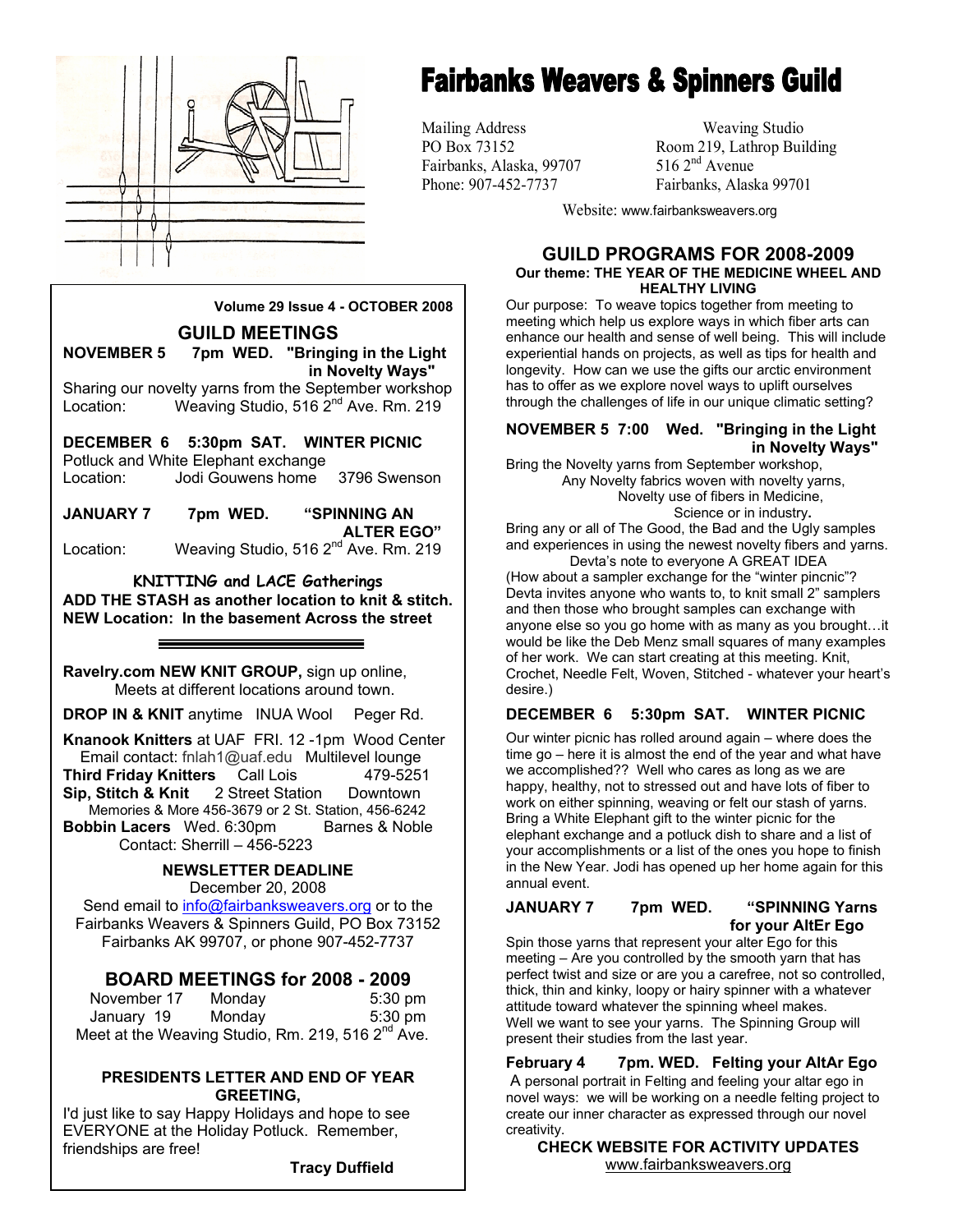#### **OFFICERS FOR 2008**

| UFFIUENJ FUN ZUUO                           |                       |          |
|---------------------------------------------|-----------------------|----------|
| President                                   | <b>Tracy Duffield</b> | 458-7117 |
| Vice President                              | Devta Khalsa          | 479-9722 |
| Secretary                                   | Kate Hedstrom         | 451-0975 |
| Treasurer                                   | DeLaina Stacey        | 479-3034 |
| Historian                                   | <b>Becky Hammond</b>  | 490-4464 |
| Board of Directors:                         |                       |          |
| Barbara Ebbesson                            |                       | 479-0440 |
| <b>Martin Miller</b>                        |                       | 374-1995 |
| Jane Gregory                                |                       | 457-7707 |
| Sue Englebrecht                             |                       | 457-1794 |
| <b>Appointed or Volunteer Positions:</b>    |                       |          |
| Librarian                                   | Barbara Ebbesson      | 479-0440 |
| Hospitality                                 | Open                  |          |
| Newsletter<br>Martin Miller/Penny Wakefield |                       |          |
| Fair Supervisor                             | Kate Hedstrom         | 451-0975 |
| Workshops                                   | Alice Stickney        | 479-3425 |
|                                             | Penny Wakefield       | 457-4124 |
| Dye Garden                                  | Gail Mayo             | 479-2954 |
| Spinning Study Group Alice Stickney         |                       | 479-3425 |

**A Big Thank You to the Members who stepped up to be Officers & Board members.**

#### **MUSK OX REPORT**

Two members have signed up to make qiviut scarves for the next two years. One will be handspun and knitted and the other will be woven. Thanks to Maureen English and Angela Bell for volunteering to create these items.

# EMBERS MARKETING HA

**Nov. 1 & 2 Winter Arts Faire - Potters Guild**

Sat & Sun Noon to 6pm, Mushers Hall

**Jodi with Baskets with the Potters Guild both days Nov. 8 & 9 University Women's Holiday Bazaar** Sat & Sun 10-4pm, in UAF Wood Center

**Sat: Elizabeth Keech**: sturdy rag woven bags & lip balm **Sue Englebreckt** with prints; **Molly Manaugh** - Tartans **Saturday and Sunday**: **Jodi Gouwens**: large & small baskets **Nov. 14 - 16 Holiday Market Place Carlson Center** 

#### Fri. Sat. & Sun

**Maureen English & Husband Scott**: Photo's

**Nov. 22 Quota Int'l Holiday Bazaar**

Sat 10-5pm at Pioneer Park

**Jodi Gouwens: woven baskets, large &small**

**Nov. 29 &30 Pioneer Park Holiday Bazaar** Sat & Sun 10-5 pm, at Pioneer Park

**Jodi Gouwens: woven baskets, large &small**

**Dec. 13 Tanana Valley Farmer's Market Bazaar**  Sat 10–4pm, at West Valley H. S.

**Jodi Gouwens: woven baskets, large &small**

**Jodi's baskets are also available at:** 

**Alaska Rag Co**, 603 Lacey Street

 **Bear Gallery,** upstairs at Pioneer Park

 **Ornamentry** (Nov 1 to Dec 24), 801 Pioneer Road **The Stash,** 535 Third Ave



**MEMBERS IN THE NEWS** 

As many of you know that former member **FRAN REED**  became free of her cancer on September 11. A memorial service was held in Anchorage on September 26 and a Celebration of her life in Fairbanks was held October  $4<sup>th</sup>$ . The photo above depicts some of the first weavers that were in Fran's beginning classes back in the mid 70"s. Pictured: Marilyn Biagi Parr, Gayle Hazen, Dick Reed, Gail Davidson, Penny Wakefield, Laurel Roos Haas Herbeck and Helen Griffths Howard.Fran influenced many artists, encouraging them to enter juried shows and actively participated in the arts scene.

#### **FIRST FRIDAYS FOR** *NOVEMBER & DECEMBER* **NEW HORIZONS**

**November 7th – Locally Invited Artists Marnie Cornwall and Penny Wakefield** 

**December 5th – Minature Painting Exhibition Marnie Cornwall and Penny Wakefield** 

#### **WOODWAY**

**HELEN HOWARD** will exhibiting her watercolor paintings for the month of November opening November 7<sup>th</sup>. Stop by the Woodway, 918 College Road

#### **FAIRBANKS ARTS ASSOCIATION BEAR GALLERY**

Kathy Cook – Quilts Laura Hewitt - Ceramics

#### **IN OUR MAIL BOX and EMAIL INBOX:**

**Qiviut Yarn for sale** at Qiviut Knits Ltd. In Vancouver, BC – email:qiviutknts@gmail.com

Check out the activities at **THE STASH** at the new location. They have moved across the street to a larger store. http://threadsinmystash.wordpress.com

535 3rd Avenue, Suite B Fairbanks, AK 99701 907-457-8274 **email**: thestashalaska@gmail.com

#### **OTHER WEB SITES TO VISIT:**

http://www.joyofhandspinning.com/

http://www.spin-knit.com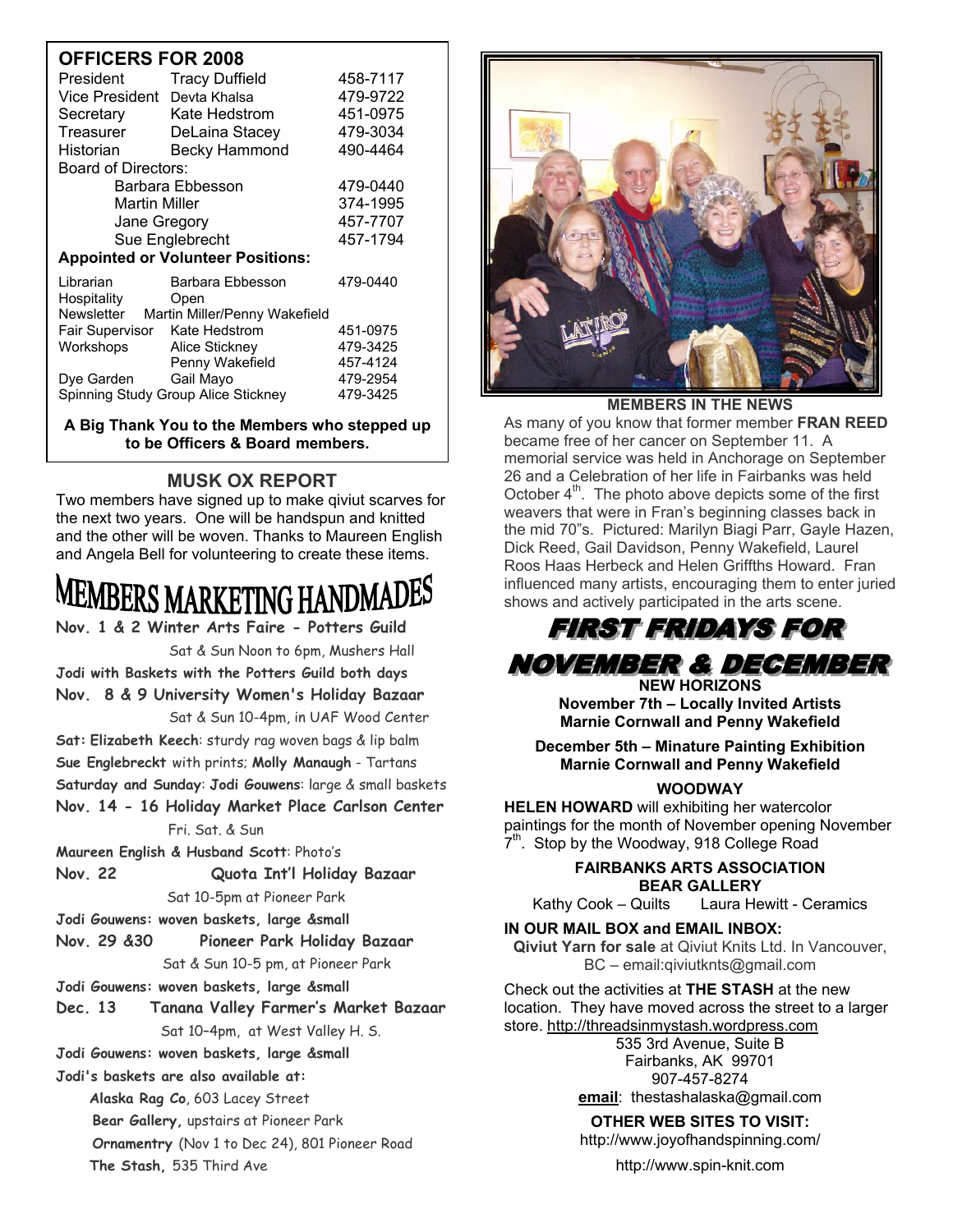# WORKSHOPS UPDATE<br>Sept, Oct, Nov.

Nov. 9 12-4Sun. Free Warping for Winter projects Jan. 22 6:30 Thurs. Art 127: Beginning Weaving Class Jan. 27 5:30 Tues. Art 227: Woven Design Rugs/Rags Feb. 16 1 -3:30pm. Ruiz Anne Kelger's Sewing class<br>Feb. 17 12 - 3pm DAYTIME WEAVING COURSE 12 – 3pm DAYTIME WEAVING COURSE COMING IN THE NEW YEAR Winter Dye Garden Dyeing Transparency Workshop Double weave Weekend Nalbinding workshop TWICE WOVEN Movie night with Deb Menz?

#### **WEAVING CLASSES TO BEGIN ART 127: INTRO TO WEAVING COURSE 6:30pm THURSDAY, JANUARY 22nd**

**ART 227: WOVEN DESIGNS: R.A.G.S.&** 

 **RUGS (Recycle All Great Stuff) 5:30pm TUESDAY, JANUARY 27th** 

FEE: \$275 paid to the Guild on the first night of class. Sign up through the University if you are interested in taking the courses for credit in Art or the Humanities for an extra \$75. Sign up through the Guild if you are just interested in learning how to weave. Check website for descriptions. www.fairbanksweavers.org

#### **6 WEEK DAYTIME WEAVING COURSE Begins FEBRUARY 17th , 12 – 3pm**

DATES: BEGINS February 17 – April 2 on Tues/Thurs. 12 to 3pm (Adjustable time schedule) FEE: \$175 includes materials for two warps. REGISTER: CALL 457-4124 OR 452-7737 Student will make a colorful sampler warp with a variety of threading /treadling patterns and an alpaca scarf warp designed from the sampler.

#### **NOVEMBER 9 SUN. FREE WARPING PADDLE WARPING, TWO COLOR or MIXED WARP WARP THAT LOOM FOR WINTER and the HOLIDAYS**

Help provided for designing a project Make a WINTER warp as you review your warping technique or Learn how to use a warping paddle with many threads. No hassle beaming with even tension, no tangles/loose threads? **NO LOOM, NO PROBLEM**, make a warp & practice WARPING a studio loom to be used for the PROJECT WEAVING for Guild sales MATERIALS to bring: Your portable loom, table or rigid heddle. INSTRUCTOR: PENNY WAKEFIELD, 457-4124 LOCATION: RM 219, WEAVING STUDIO, 516 2<sup>nd</sup> Ave. HOURS: 12 to 4pm REGISTER: Call instructor, 457-4124 or Studio: 452-7737

\*\*\*\*\*\*\*\*\*\*\*

## **BEGINNING WEDNESDAY FEBRUARY 16 PROFESIONAL TECHNIQUE SEWING**

### **CLASSES WITH RUIZ ANN ROZELL**

Learn the special techniques for creating tailored garments and how to add interesting details that jazz up and add interest to an everyday garment. This course will present basic sewing skills, terminology, equipment usage and notions that produce quality looking clothing.

 The goal is to share learning to sew and the pleasure and satisfaction of a well made garment. Students will construct a tote bag that meets the class requirements. This class is a pre-requisite for future advanced sewing classes to be offered. This course will meet on Monday/Wednesdays beginning Monday February  $16<sup>th</sup>$  from 1 to 3:30pm.

Check website for topics covered. UAF 1 credit pending. Instructor: Ruiz Anne Rozell To Register: Call Ruiz Ann Rozell, 479-4332 Location: Weaving Studio, Rm 219, 516 2<sup>nd</sup> Ave.

#### **FOR SALE**

"Use sectional warping for easy warp stripes" is the title of an article by Betsy Blumenthal in the Dec.08 Handwoven (p.48) --"Take a look at what sectional warping can do for your weaving life - especially if you like color!" she says. Helen Howard has the necessary equipment for sale for a 36" loom (hers is a Nilus Leclerc): sectional pegs on four wooden pieces that can be screwed into your beam, a spool rack with spools and rods, and a tension box. \$130 or best offer. Misc. yarns also of various kinds for \$1 / oz.

Helen Howard (488-2314 or hmh@acsalaska.net)

#### **Letter from an Alpaca ranch:**

I am the farm manager for Cabin Creek Farm where we raise huacaya alpacas. We have raw alpaca fiber available in light fawn, fawn, white/dark brown, bay black, and white. We have a choice between first and second cuttings. Our price is \$3.00 per pound plus shipping. See animal pages to place a face with the color and fiber number counts. Thank you and Have a Wonderful Day!

Maria B. Cunningham Farm Manager Cabin Creek Farm Store and Business Office 606-877-2755 360 Spring Street, Ste. 3 London, KY 40741 please visit www.cabincreekalpacas.us

#### **YARN SHOP FOR SALE- KLAMATH FALLS, OREGON**

Our beloved local yarn shop is looking for a new owner. Victoria is looking forward to having more time to spend with her adorable grandson. Looking for someone to buy the shop and become part of our community in Klamath Falls, Oregon in Southern Oregon East of the Cascade Mountains, 20 miles North of California Border.

Here are a couple of links for information about Klamath Falls: www.travelklamath.com or www.ci.klamath-

falls.or.us/ Teresa Metts Cell: (541) 331-2188 Phone: (541) 883-3781 Fax: (541) 884-8001 EXIT Rookstool Moden Realty, Co